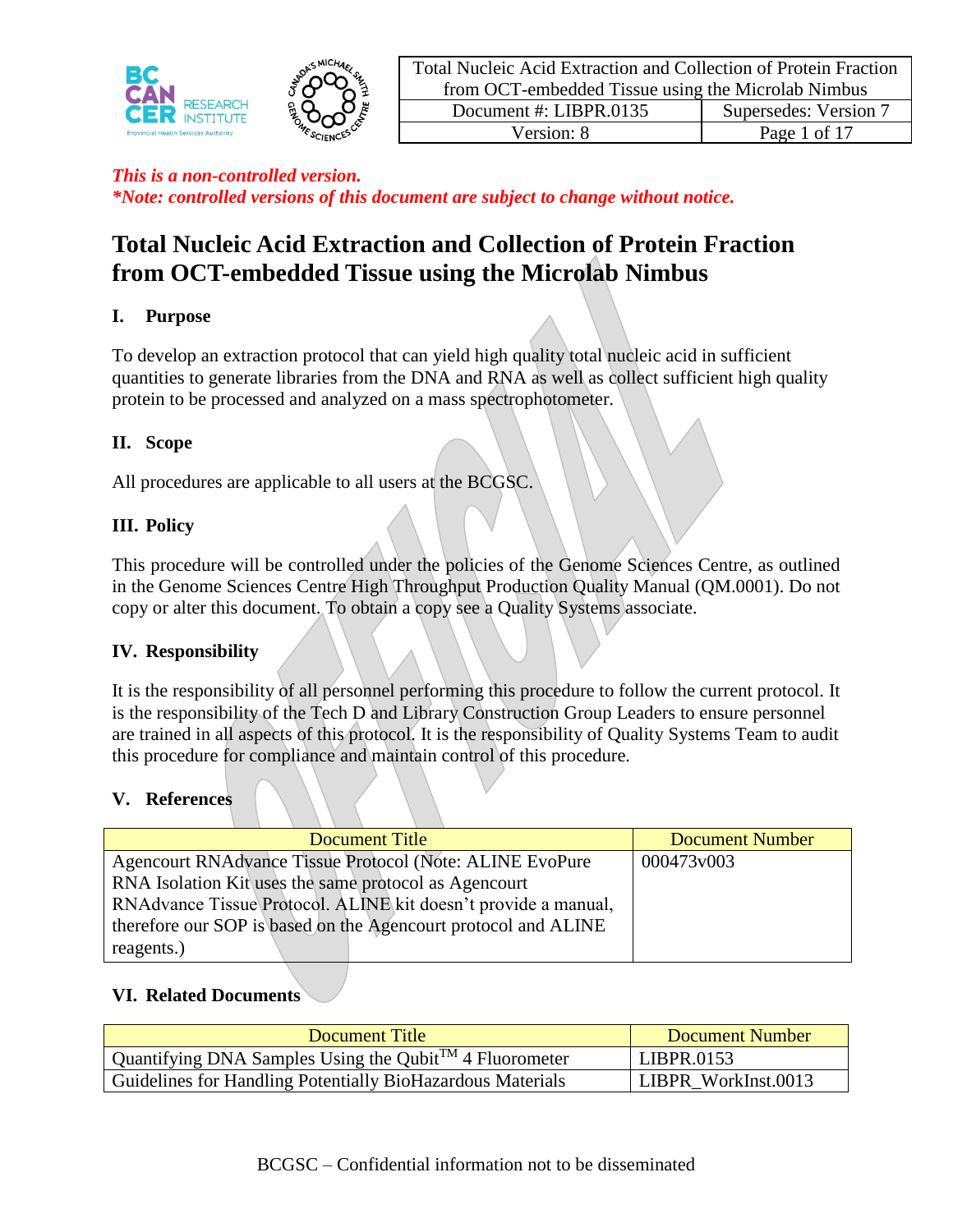

|            | Total Nucleic Acid Extraction and Collection of Protein Fraction |                       |  |
|------------|------------------------------------------------------------------|-----------------------|--|
|            | from OCT-embedded Tissue using the Microlab Nimbus               |                       |  |
|            | Document #: LIBPR.0135                                           | Supersedes: Version 7 |  |
| Version: 8 |                                                                  | Page 2 of 17          |  |

*\*Note: controlled versions of this document are subject to change without notice.*

### **VII.Safety**

All Laboratory Safety procedures will be complied with during this procedure. The required personal protective equipment includes a laboratory coat and gloves. See the safety data sheet (SDS) for additional information.

### **VIII. Materials and Equipment**

| Name                                                                               | Supplier                    | <b>Number</b>    |              | Model or Catalogue # |
|------------------------------------------------------------------------------------|-----------------------------|------------------|--------------|----------------------|
| 1.2mL Low Profile Plate, AB1127                                                    | Abgene                      | AB-1127          |              | ✓                    |
| 1000µL Rainin tips                                                                 | Rainin                      | <b>RT-L1000F</b> |              | ✓                    |
| 20µL Pipet-Lite                                                                    | Rainin                      | $L$ 12-20        | $\checkmark$ |                      |
|                                                                                    | Axygen                      | $P-2ML-SQ-C$     |              | $\checkmark$         |
| 2.0mL 96 Deep Well Waste Plate                                                     |                             | S                |              |                      |
| 20µL Rainin tips                                                                   | Rainin                      | RT-L10F          |              | $\checkmark$         |
| 200µL Pipet-Lite                                                                   | Rainin                      | L12-200          |              | $\checkmark$         |
| 200µL Rainin tips                                                                  | Rainin                      | <b>RT-L200F</b>  |              | $\checkmark$         |
| <b>EvoPure RNA Isolation Kit</b>                                                   | <b>ALINE</b>                | R-907-400-C5     |              |                      |
| Anhydrous Ethyl Alcohol (100% Ethanol)                                             | Commercial<br>Alcohol       | 00023878         |              | $\checkmark$         |
| ABGENE (AB1000/150) - 0.2mL Ultra 96-<br>Well PCR plates                           | Thermo Fisher<br>Scientific | SP5201150        |              | $\checkmark$         |
| <b>Bench Coat (Bench Protection Paper)</b>                                         | Fisher                      | 12-007-186       |              | $\checkmark$         |
| Black ink permanent marker pen                                                     | <b>VWR</b>                  | 52877-310        |              | ✓                    |
| Ultrapure Water, Dnase/Rnase-free, distilled                                       | Invitrogen                  | 10977-023        |              | $\checkmark$         |
| Basin, Pipettor Solution Basins, for 4-,8-,12-<br>channel pipettors, 55mL, sterile | <b>VWR</b>                  | 21007-972        |              | ✓                    |
| Distriman Repeater                                                                 | Mandel                      | GF-3005          |              | ✓                    |
| Falcon pipettor, equ2420 PAF-2                                                     | <b>VWR</b>                  | 357590           | $\checkmark$ |                      |
| Safetouch gloves                                                                   | Fisher                      | 270-058-53       |              | $\checkmark$         |
| Gilson distriman, Distri-2                                                         | Mandel                      | GF-F164001       | $\checkmark$ |                      |
| Gilson P10 pipetman                                                                | Mandel                      | GF-44802         |              | $\checkmark$         |
| Gilson P1000 pipetman                                                              | Mandel                      | GF-23602         |              | $\checkmark$         |
| Gilson P2 pipetman                                                                 | Mandel                      | GF-44801         |              | $\checkmark$         |
| Gilson P20 pipetman                                                                | Mandel                      | GF23600          |              | ✓                    |
| Gilson P200 pipetman                                                               | Mandel                      | GF-23601         |              | ✓                    |
| Voyager Eight Channel Pipette, 50.0-<br>1250.0µL                                   | Mandel                      | TM-4124          |              | $\checkmark$         |
| Tips, 1250.00µL Pipette Tip, 96 tips/rack, 480<br>tips/cs, Filter, Sterile         | Mandel                      | TM-4445          |              | $\checkmark$         |
| Hamilton Microlab Nimbus96                                                         | Hamilton                    |                  | $\checkmark$ |                      |
| Ice bucket - Green                                                                 | Fisher                      | 11-676-36        |              | $\checkmark$         |
| IPA (2-Propanol) 4L                                                                | Fisher                      | A464-4           |              | $\checkmark$         |
| Large Kimwipes                                                                     | Fisher                      | 06-666-117       |              | $\checkmark$         |
| Large Volume Magnet Plate                                                          | Alpaqua                     | 96M-EX           | $\checkmark$ |                      |
| Mandel P1000 DF1000 tips                                                           | Mandel                      | GF-F171703       |              | $\checkmark$         |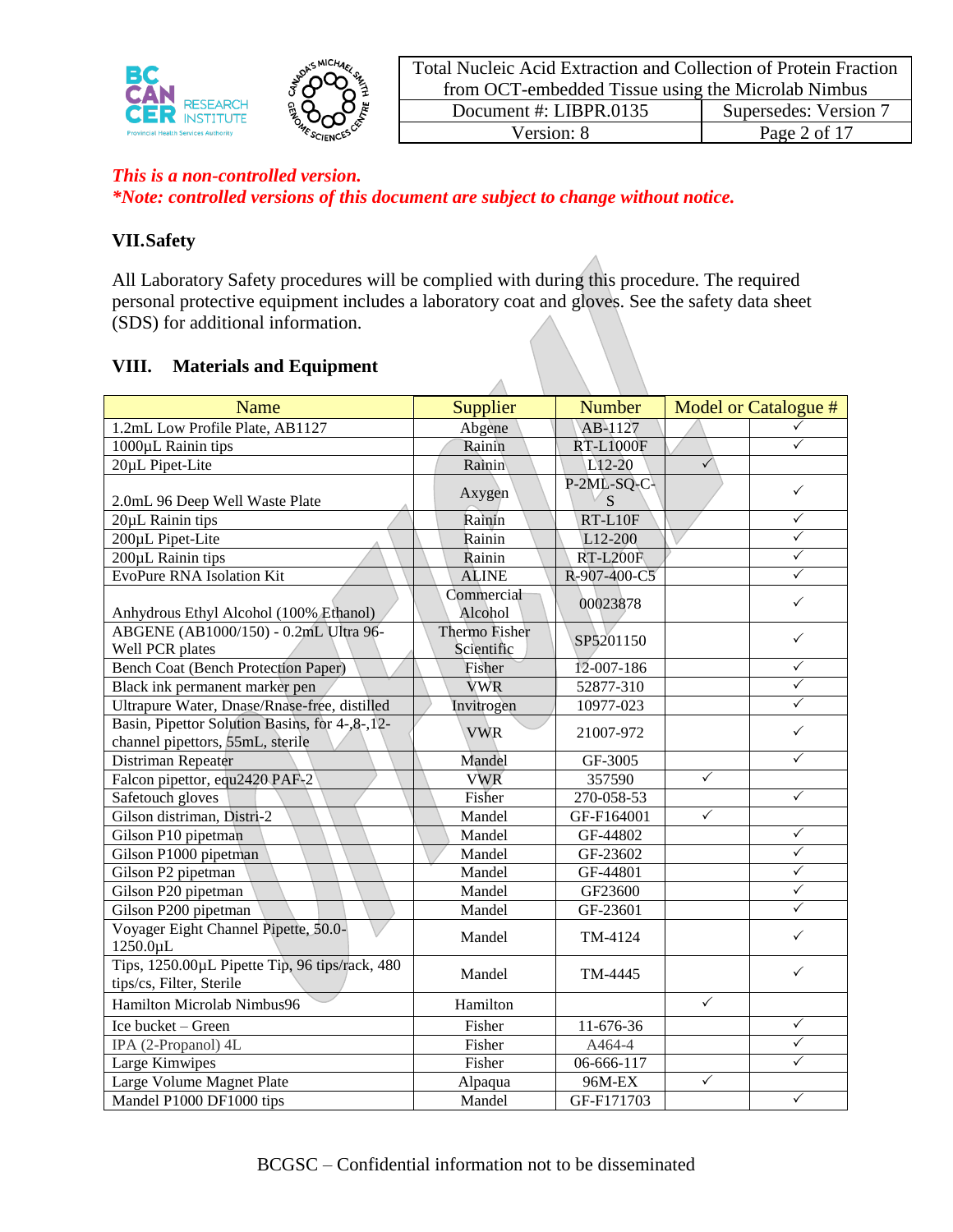

| Total Nucleic Acid Extraction and Collection of Protein Fraction |              |  |
|------------------------------------------------------------------|--------------|--|
| from OCT-embedded Tissue using the Microlab Nimbus               |              |  |
| Supersedes: Version 7<br>Document #: LIBPR.0135                  |              |  |
| Version: 8                                                       | Page 3 of 17 |  |

| Name                                                     | <b>Supplier</b>         | <b>Number</b>   |              | Model or Catalogue # |
|----------------------------------------------------------|-------------------------|-----------------|--------------|----------------------|
| Mandel P200 DF200 tips                                   | Mandel                  | GE-F171503      |              |                      |
| MicroAmp Clear Adhesive Film                             | ABI                     | 4306311         | $\checkmark$ |                      |
| Mini-centrifuge                                          | Eppendorf               | 5417R           |              | $\checkmark$         |
| MultiMACS Separation Unit, equ2250                       | Miltenyi Biotec         | 120-004-352     |              | $\checkmark$         |
| Gel Imager                                               | In House                | N/A             | N/A          | N/A                  |
| Nimbus 1000µL CO-RE filter tips                          | Hamilton                | 235940          |              | $\checkmark$         |
| Nimbus 50µL CO-RE filter tips                            | Hamilton                | 235979          |              | $\checkmark$         |
| P200 Multichannel, 20-200µL, equ1325                     | Ranin                   | $L-20-12$       | $\checkmark$ |                      |
| <b>Peltier Heaters</b>                                   | In-house                | N/A             | N/A          | N/A                  |
| Reservoir, divided, 12 COL, 252mL, V-                    | Agilent                 | 201256-100      |              | $\checkmark$         |
| bottom                                                   | Technologies            |                 |              |                      |
| Plate, 384-Well reservoirs, diamond-bottom,              | Ultident                | 24-RES-         |              | $\checkmark$         |
| Low-Profile                                              |                         | <b>SW384-LP</b> |              |                      |
| Rainin AutoRep E                                         | Mettler Toledo Inc      | $AR-E1$         |              | $\checkmark$         |
| Rainin Encode Tip, sterile, 12.5mL                       | Mettler Toledo Inc      | ENL-12MLS       |              | $\checkmark$         |
| RNAse free 1.5 mL Eppendorf tube                         | Ambion                  | 12400           |              | ✓                    |
| RNAse Zap                                                | Ambion                  | 9780            |              | $\checkmark$         |
| Small Autoclave waste bags 10"X15"                       | Fisher                  | 01-826-4        |              | $\checkmark$         |
| VX-100 Vortex Mixer                                      | Rose Scientific         | S-0100          |              | $\checkmark$         |
| Wet ice                                                  | In house                | N/A             | N/A          | N/A                  |
| KingFisher Deepwell 96 Plate, V-bottom,<br>polypropylene | ThermoFisher            | 95040450        |              | ✓                    |
| Reservoir 96 well Pyramid PP 287mL                       | Agilent<br>Technologies | 201244-100      |              | $\checkmark$         |
| Autoclave waste bags 12" x 24"                           | ThermoFisher            | $01 - 826 - 5$  |              | $\checkmark$         |
| Proteinase K                                             | Qiagen                  | 19131           |              |                      |
| Thermomixer R                                            | Eppendorf               |                 |              | $\checkmark$         |

### **IX. Procedure: Extraction of Total Nucleic Acids**

**Note: All version numbers for Nimbus protocols have been removed on this document. They are present when running the protocol. If you are unsure which version to use, consult your supervisor.**

**1. Reagent Preparation Guidelines**

**Because we will be extracting total nucleic acids including RNAs, we must follow the guidelines for handling RNA.** 

**If extracting total nucleic acid manually, please follow the steps in Appendix B.**

- 1.1. RNases are ubiquitous and general precautions should be followed in order to avoid the introduction of contaminating nucleases during the FFPE extraction process.
- 1.2. Always work with gloved hands and change gloves frequently.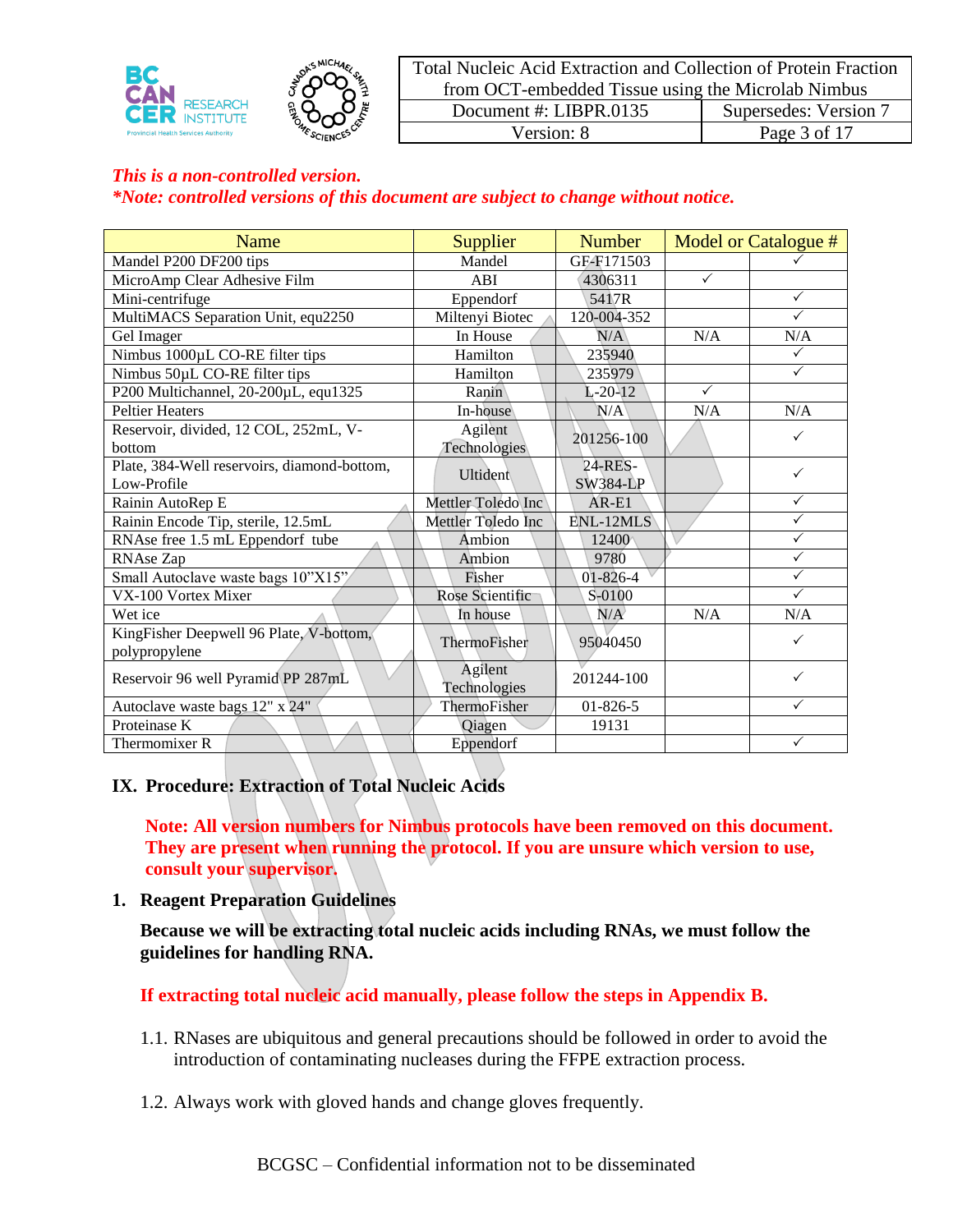

- 1.3. Use RNase free, filtered pipette tips for pipetting whenever possible.
- 1.4. Use dedicated RNase free equipment, e.g. pipettes, pipette tips, gels boxes, etc.
- 1.5. Avoid using reagents, consumables and equipment that are in common use for other general lab processes.
- 1.6. When available, work in a separate room, fume hood or lab space.
- 1.7. Use plastic, disposable consumables that are certified RNase free.
- 1.8. Purchase reagents, such as commonly used buffers and water, that are certified RNase free.
- 1.9. Wipe down work surfaces with RNAse Zap before starting.

### **2. Limitations**

This protocol has been optimized to process four sections of 50μm slices of OCT-embedded tissue. The tissue is placed into lysis buffer immediately after sectioning. If the first step of extraction (rocking overnight at room temperature) will not begin that day, the tubes should be stored at -80C until needed. (Non-OCT embedded) Frozen cell pellets have also been successfully extracted using this protocol.

# **3. Buffy Coat and Whole Blood Samples submitted**

**Please follow the guidelines for working with biohazardous and infectious materials.**

- 3.1. Use 50µL buffy coat or whole blood and add 20µL of 20 mg/mL Proetinase K in the biological safety cabinet.
- 3.2. Incubate for 30 minutes at 25°C in a Thermomixer. Be sure to parafilm the tube.
- 3.3. Add 330µL of Buffer RLTplus with TCEP and nutate for a minimum of 30 minutes.
- 3.4. Proceed to step 6.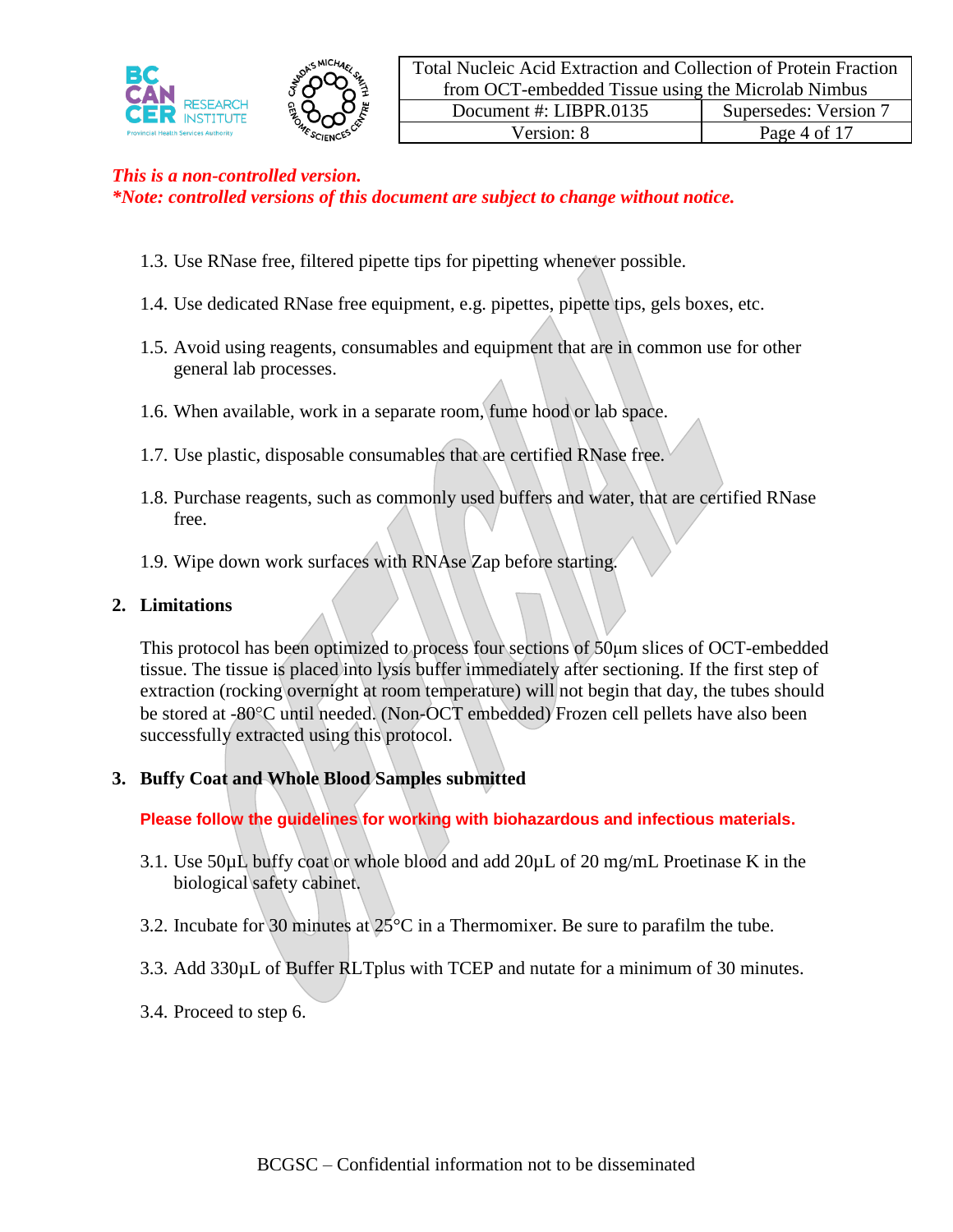

### **4. Saliva Samples submitted**

**Please follow the guidelines for working with biohazardous and infectious materials.**

- 4.1. Mix tubes by inverting 10 times.
- 4.2. Transfer 420µL of the sample into a 2mL and parafilm the tube.
- 4.3. Be sure to add HelaS3 cell as control alongside.
- 4.4. Incubate for 2 hours at 50°C on Eppendorf Thermomixer.
- 4.5. Proceed to step 6.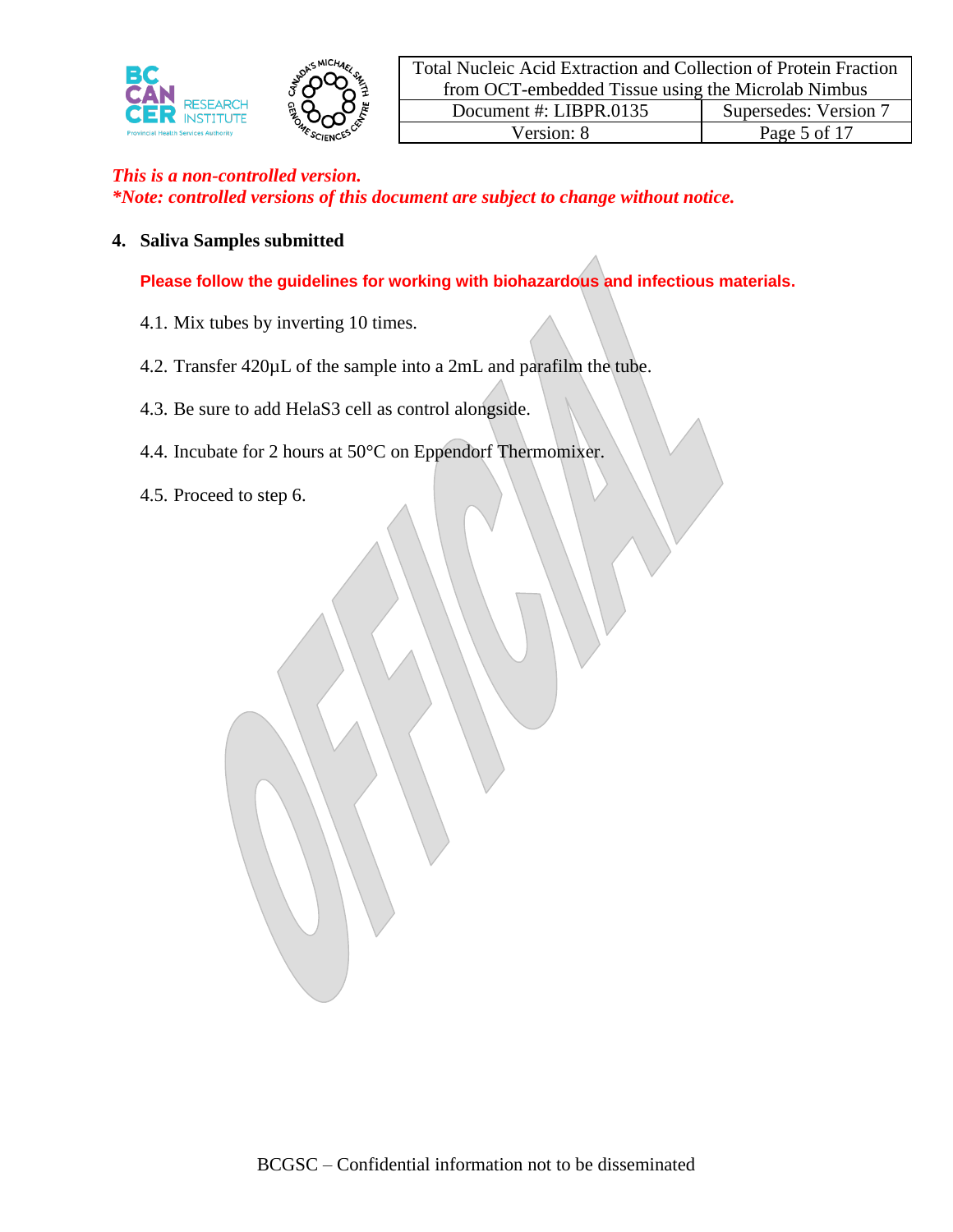

|                                                    | Total Nucleic Acid Extraction and Collection of Protein Fraction |                       |  |
|----------------------------------------------------|------------------------------------------------------------------|-----------------------|--|
| from OCT-embedded Tissue using the Microlab Nimbus |                                                                  |                       |  |
| Document #: $LIBPR.0135$                           |                                                                  | Supersedes: Version 7 |  |
| Version: 8                                         |                                                                  | Page 6 of 17          |  |

### **5. Workflow Overview**

**Total Nucleic Acid Extraction** 

Samples received in 2mL tubes and have been rocked O/N at room temp in RLT+/TCEP buffer.

Prepare Bind Buffer: 80uL beads + 320uL IPA per sample + 50uL dead vol/sample

Prepare Wash Buffer: Add 60mL IPA to one bottle of Part # A32645. Bring 70% EtOH to room temp

#### Transfer lysates from 2mL tubes to a 1.2mL plate (AB1127). Add spike-in

Add 400uL prepared Bind Buffer and mix 5x. Incubate at room temp 5min

Clear on magnet 6 min or until clear. Remove and reserve protein-rich supernatant if required

Remove beads from magnet. Add 800uL prepared Wash Buffer and pipette to mix  $10x$ 

Return to magnet for 5min to clear. Remove all wash buffer

Aspirate supernatant. On magnet, wash with 600uL 70% EtOH. Incubate on magnet 2min. Remove EtOH. Repeat 2x for 3 washes in total

Remove all EtOH. Dry 10min. Off magnet, add 40uL NF water. Pipette 10x to resuspend. Incubate 2min.

Clear on magnet 2min. Remove NAcontaining supernatant to storage plate or tubes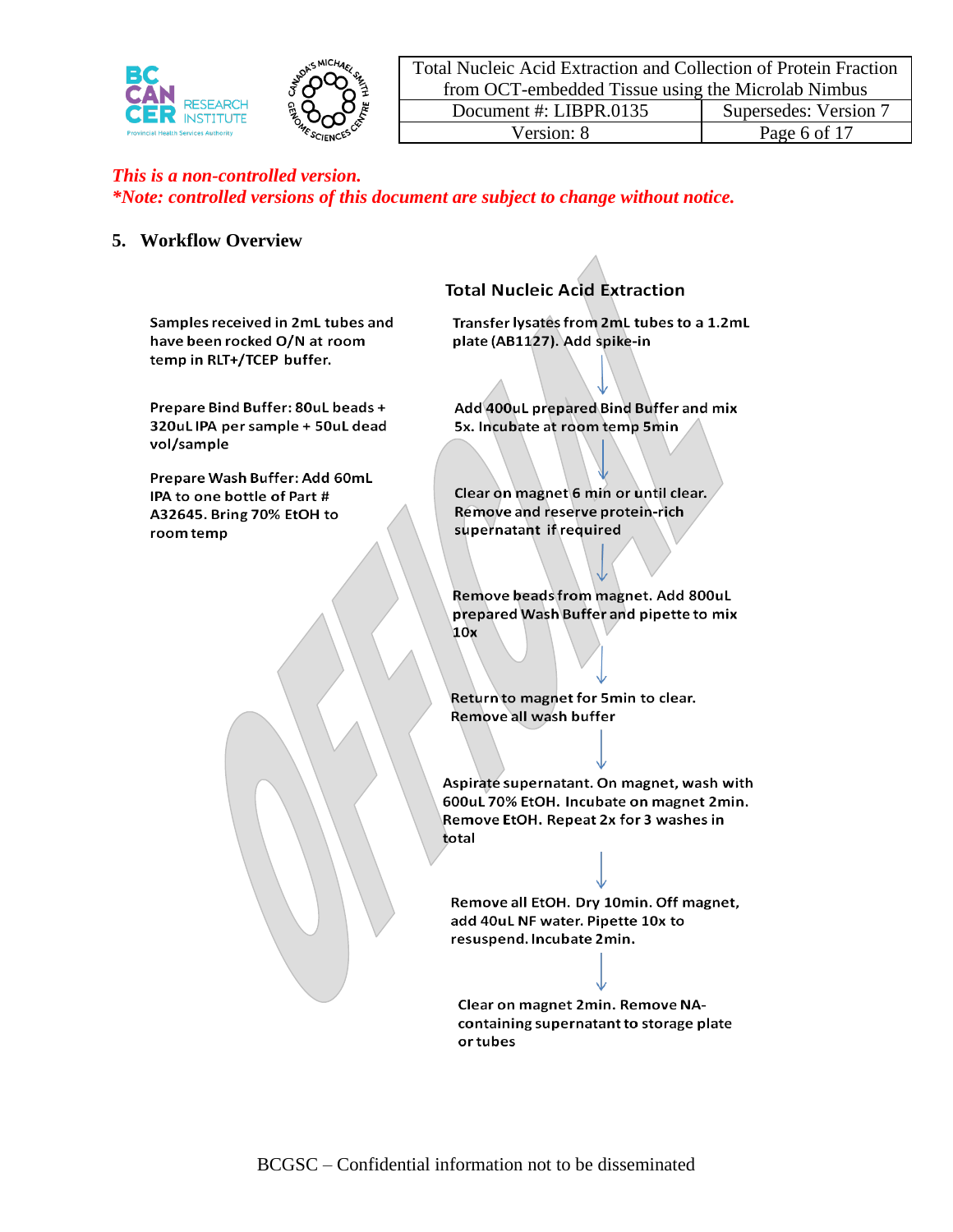

*\*Note: controlled versions of this document are subject to change without notice.*

**6. Spike-in Addition to Samples**

**Please work in the fume hood. Even though the TCEP in the buffer is odourless, it is still harmful.**

## **Work with a second person while adding spike-in and arranging your sample tubes to avoid errors.**

- 6.1. The OCT sections have been rocked overnight. Please take them off the nutator and give them a quick spin at 14000rpm for 2 minutes.
- 6.2. Arrange the 2mL tubes in an 8x12 tube rack in the orientation provided by your supervisor.
- 6.3. Thaw out the spike-in needed for the samples being extracted. Your supervisor will provide this information.
- 6.4. By referencing the plate layout provided, add spike-in to an AB1127 plate that corresponds to the samples to be arrayed into column 1.
- 6.5. Once the spike-in has been added, open the sample tubes that will be added to column 1. Use the Viaflow pipette to aspirate the samples and then dispense into column 1. If cell debris is observed, use single channel pipette to transfer samples.
- 6.6. Continue in this way for the remaining samples: adding spike-in to a column on the AB1127 plate first and then adding the sample to be extracted.

# **7. Extraction of Total Nucleic Acids**

- 7.1. Using the worksheet, OCT Extraction on Nimbus Worksheet, located in R:\Library Core\Work Sheets and Calculators\EvoPure Extractions on Nimbus, prepare and dispense Bind Buffer and Wash Buffer into the required plastic ware. Dispense 70% EtOH and nuclease-free dH<sub>2</sub>O.
- 7.2. Log onto the Nimbus 1 or Nimbus 4 (5th floor north, inside the RNA area) and open the software (Hamilton Run Control).
- 7.3. In the Library Construction folder, open "OCT\_Total\_NA\_Extraction" program. Press play to start the program. From this point forward you will be prompted with regards to any actions you will need to perform.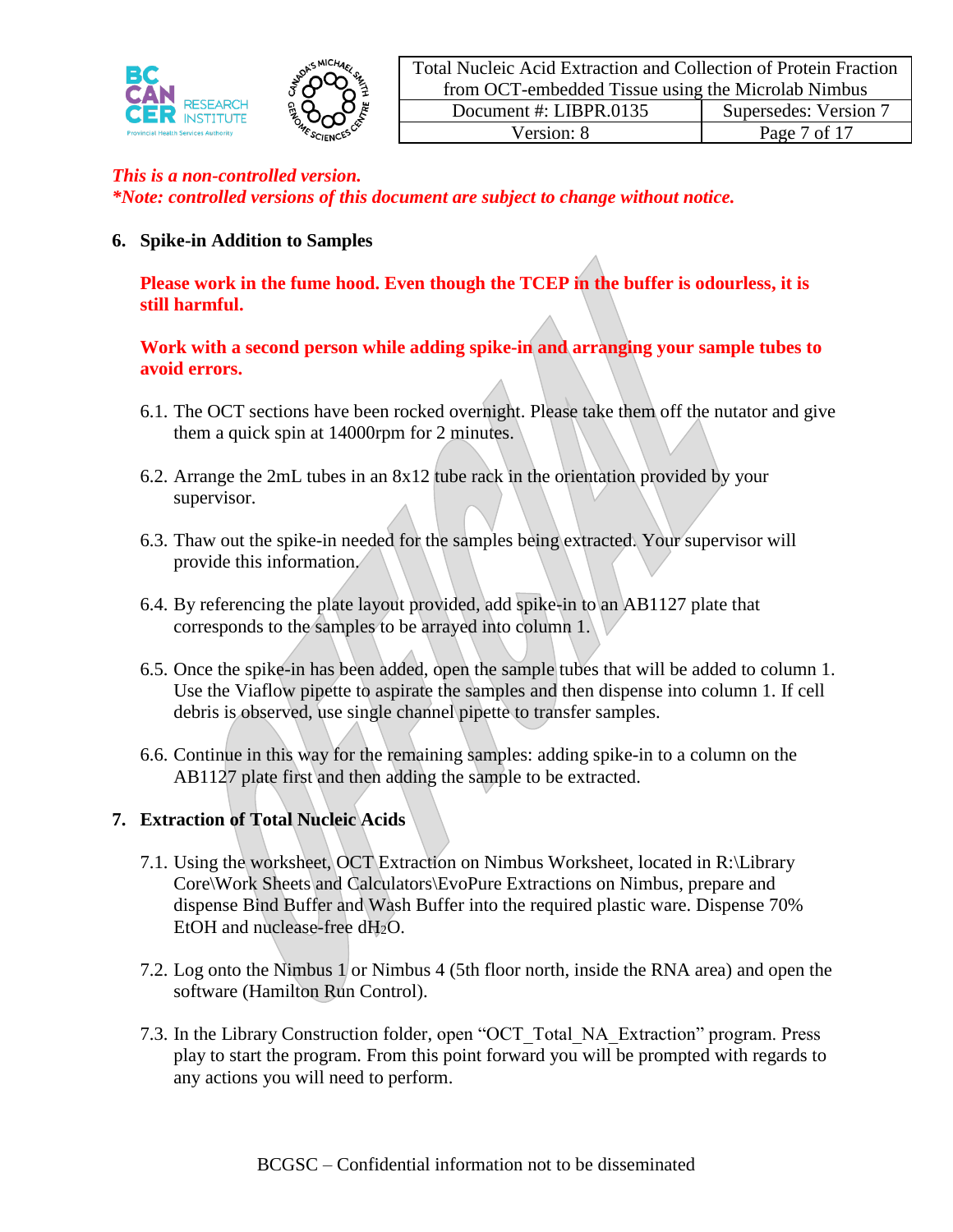

- 7.4. If required, be sure to collect the protein fraction which is in the supernatant (the total nucleic acids are bound to the beads on the magnet). Store the protein fraction on ice, covered, until the next incubation step is running. During the incubation, move the protein plate to the -80°C freezer for storage.
- 7.5. Follow the workflow overview as an aide to keep track of the steps the Nimbus is performing.
- 7.6. Following elution of the total nucleic acids, remove and seal the destination plate. If you will be doing QC steps (Qubit) directly after extractions, seal with a clear tape seal. For long term storage, use foil tape. Store the total nucleic acid at -80°C.
- 7.7. Clear the deck of all plastic labware and discard. Discard any unused reagents including any residual Bind Buffer. The bead mixture cannot be saved for another day. Log off from the computer.
- 7.8. Wipe down the Nimbus along with the waste chute.

## **8. QC of Extracted Samples using Qubit**

## **To avoid bead transfer during pooling or QC, put the sample plate on a magnet whenever taking aliquots.**

- 8.1. After extraction, pool the same samples wells together. Have a second person watch this step.
- 8.2. Qubit the pooled sample as "neat" and a 1/5 dilution. Refer to LIBPR.0153 "Quantifying DNA Samples Using the Qubit<sup>TM</sup> 4 Fluorometer".
- 8.3. Complete the OCT Extraction tracking sheet found in R:\Library Core\Work Sheets and Calculators\Library construction work instructions. Send the sheet along with the QC files to your supervisor.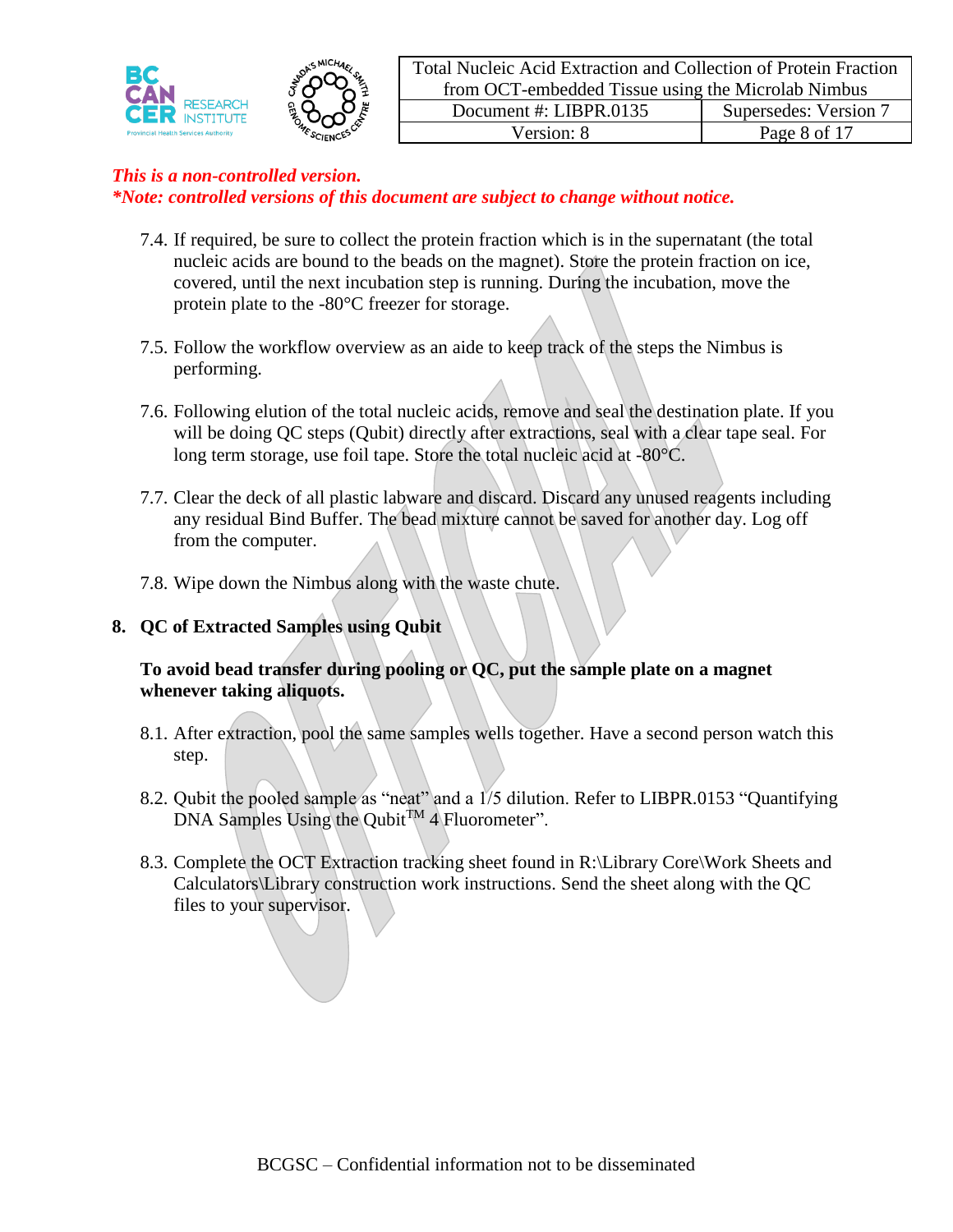

| Total Nucleic Acid Extraction and Collection of Protein Fraction |                       |  |
|------------------------------------------------------------------|-----------------------|--|
| from OCT-embedded Tissue using the Microlab Nimbus               |                       |  |
| Document #: $LIBPR.0135$                                         | Supersedes: Version 7 |  |
| Version: 8                                                       | Page 9 of 17          |  |

# **Appendix A: LIMS SOP**

- 1. Spike\_In\_Tissue
- 2. A-Total Nucleic Acid Extraction
- 3. DNA QC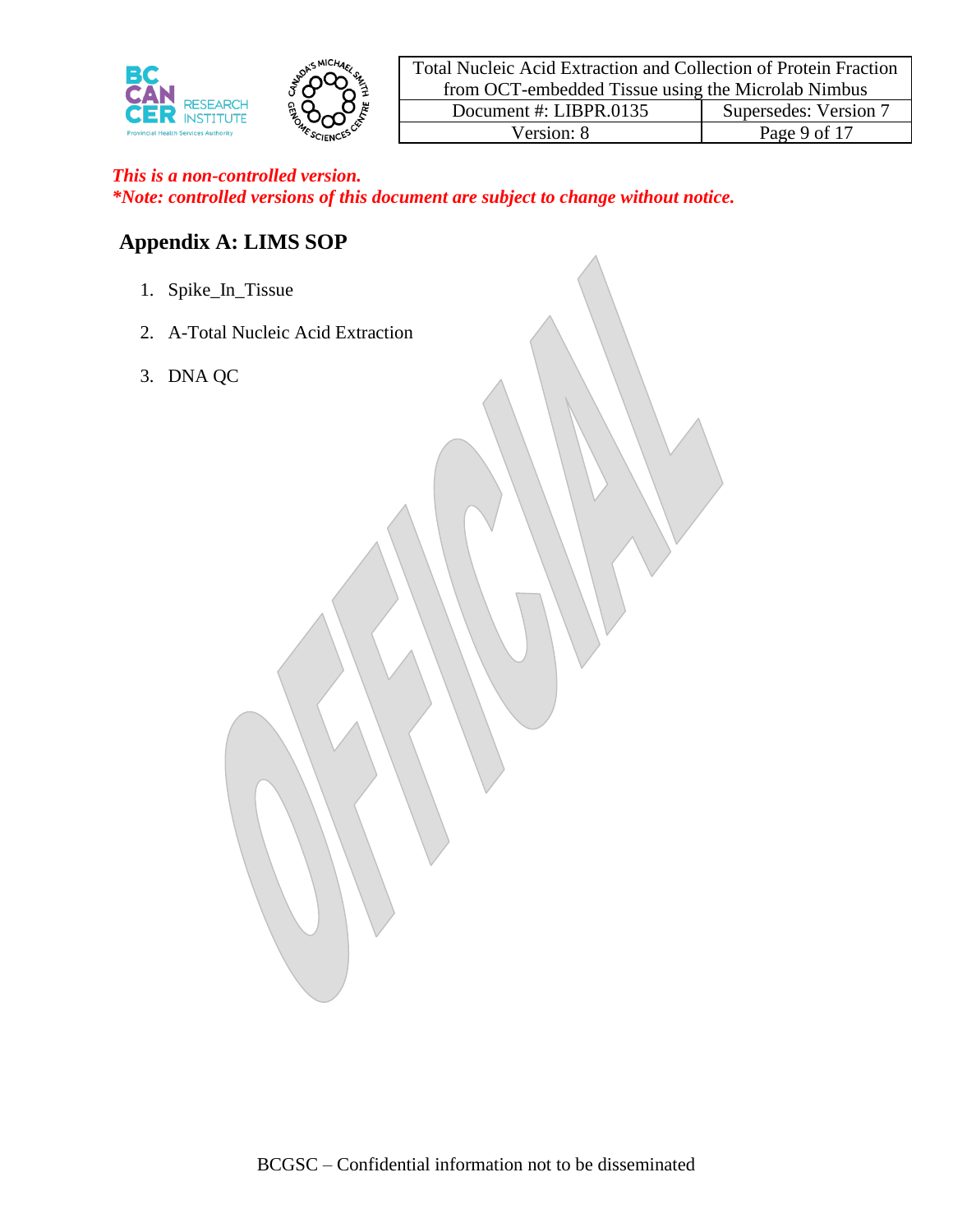

*\*Note: controlled versions of this document are subject to change without notice.*

# **Appendix B**

# **Manual Extraction of Total Nucleic Acids using the ALINE EvoPure Kit**

**Note: This process is not suited for manual use due to the intensive bead wash steps. It WILL cause repetitive use injury if multiple samples are processed at once and therefore should only be attempted as a last resort and with caution.** 

### **I. Materials and Equipment**

| Name                                                                                 | Supplier                 | <b>Number</b>          |              | Model or Catalogue # |
|--------------------------------------------------------------------------------------|--------------------------|------------------------|--------------|----------------------|
| <b>Bench Coat (Bench Protection Paper)</b>                                           | Fisher                   | 12-007-186             |              | ✓                    |
| 1.2mL Square Well Storage Plate, AB1127                                              | Thermo Scientific        | AB-1127                |              |                      |
| ABGENE (AB1000/150) - 0.2mL Ultra 96-                                                | <b>Thermo Fisher</b>     | SP5201150              |              |                      |
| Well PCR plates                                                                      | Scientific               |                        |              |                      |
| Large Volume Magnet Plate (Magnum FLX)                                               | Alpaqua                  | 96M-EX                 | $\checkmark$ |                      |
| Rainin 1200µL multi-channel pipettor                                                 | Rainin                   | L12-1200<br><b>XLS</b> | $\checkmark$ |                      |
| 1000µL Rainin tips                                                                   | Rainin                   | <b>RT-L1000F</b>       |              | ✓                    |
| 200µL Pipet-Lite                                                                     | Rainin                   | $L12-200$              | $\checkmark$ |                      |
| 200µL Rainin tips                                                                    | Rainin                   | ŘT-L200F               |              | ✓                    |
| 20µL Pipet-Lite                                                                      | Rainin                   | L12-20                 | $\checkmark$ |                      |
| 20µL Rainin tips                                                                     | Rainin                   | RT-L10F                |              | ✓                    |
| <b>EvoPure RNA Extraction Kit</b>                                                    | <b>ALINE Biosciences</b> | R-907-400-C5           |              | ✓                    |
| Anhydrous Ethyl Alcohol (100% Ethanol)                                               | Commercial<br>Alcohol    | 00023878               |              | ✓                    |
| Ultrapure Water, Dnase/Rnase-free, distilled                                         | Invitrogen               | 10977-023              |              | $\checkmark$         |
| IPA (2-Propanol) 4L                                                                  | Fisher                   | A464-4                 |              | $\checkmark$         |
| Basin, Pipettor Solution Basins, for 4-, 8-, 12-<br>channel pipettors, 55mL, sterile | <b>VWR</b>               | 21007-972              |              | ✓                    |
| Black ink permanent marker pen                                                       | <b>VWR</b>               | 52877-310              |              | ✓                    |
| Distriman Repeater                                                                   | Mandel                   | GF-3005                |              | $\checkmark$         |
| Falcon pipettor, equ2420 PAF-2                                                       | <b>VWR</b>               | 357590                 | $\checkmark$ |                      |
| Fisherbrand Textured Nitrile gloves - large                                          | Fisher                   | $270 - 058 - 53$       |              | $\checkmark$         |
| Gilson distriman, Distri-2                                                           | Mandel                   | GF-F164001             | $\checkmark$ |                      |
| Gilson P10 pipetman                                                                  | Mandel                   | GF-44802               |              | $\checkmark$         |
| Gilson P1000 pipetman                                                                | Mandel                   | GF-23602               |              |                      |
| Gilson P2 pipetman                                                                   | Mandel                   | GF-44801               |              | $\checkmark$         |
| Gilson P20 pipetman                                                                  | Mandel                   | GF23600                |              | $\checkmark$         |
| Gilson P200 pipetman                                                                 | Mandel                   | GF-23601               |              | ✓                    |
| Voyager Eight Channel Pipette, 50.0-<br>1250.0µL                                     | Mandel                   | TM-4124                |              | ✓                    |
| Tips, 1250.00µL Pipette Tip, 96 tips/rack, 480<br>tips/cs, Filter, Sterile           | Mandel                   | TM-4445                |              | ✓                    |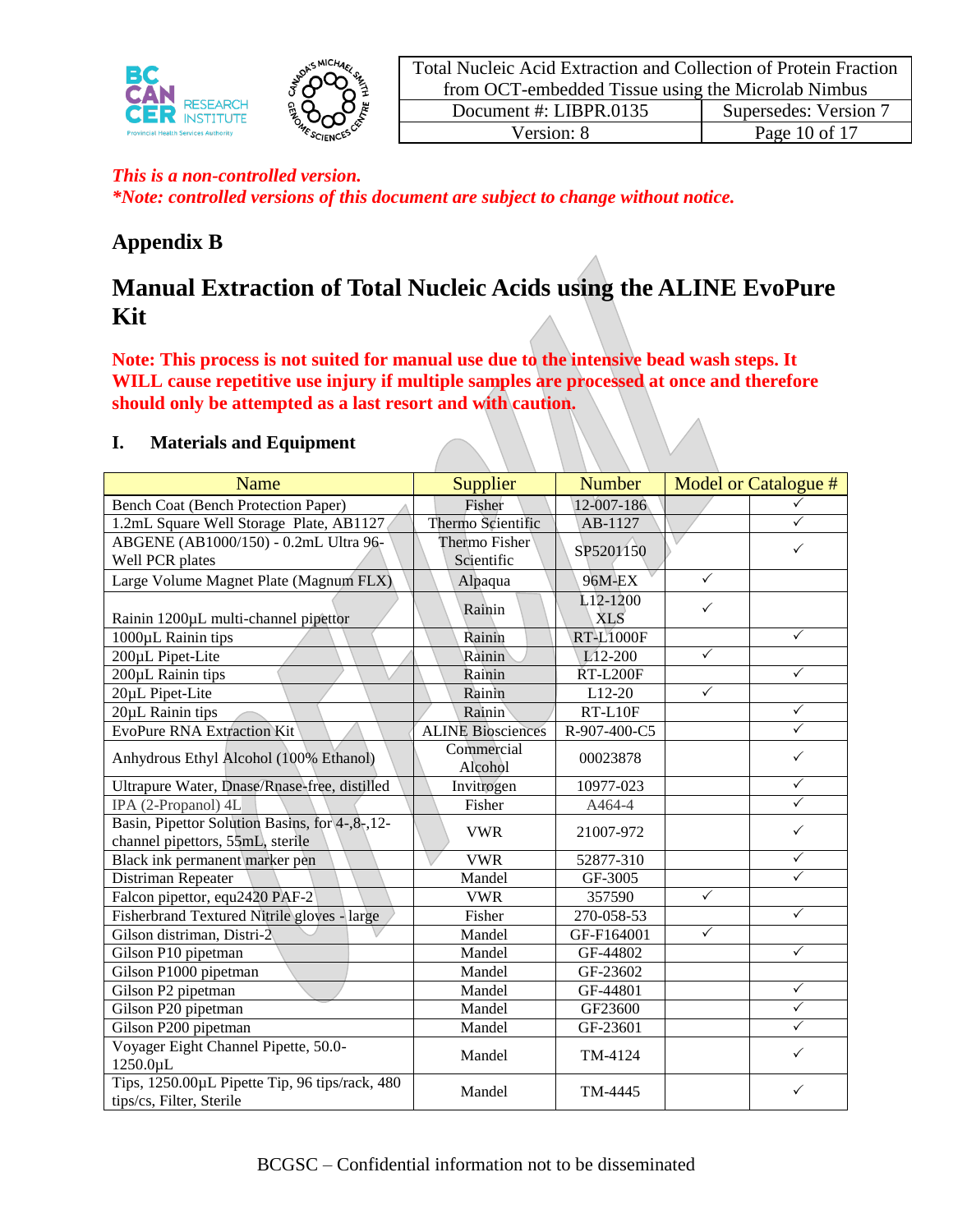

|                                                    | Total Nucleic Acid Extraction and Collection of Protein Fraction |               |  |
|----------------------------------------------------|------------------------------------------------------------------|---------------|--|
| from OCT-embedded Tissue using the Microlab Nimbus |                                                                  |               |  |
| Supersedes: Version 7<br>Document #: LIBPR.0135    |                                                                  |               |  |
| Version: 8                                         |                                                                  | Page 11 of 17 |  |

| Name                                    | Supplier                | <b>Number</b>  |              | Model or Catalogue # |
|-----------------------------------------|-------------------------|----------------|--------------|----------------------|
| Ice bucket - Green                      | Fisher                  | 11-676-36      |              |                      |
| Large Kimwipes                          | Fisher                  | 06-666-117     |              |                      |
| P200 Multichannel, 20-200µL, equ1325    | Ranin                   | $L-20-12$      | $\checkmark$ |                      |
| Mandel P1000 DF1000 tips                | Mandel                  | GF-F171703     |              | $\checkmark$         |
| Mandel P200 DF200 tips                  | Mandel                  | GF-F171503     |              | ✓                    |
| MicroAmp Clear Adhesive Film            | ABI                     | 4306311        |              | ✓                    |
| Mini-centrifuge                         | Eppendorf               | 5417R          |              | $\checkmark$         |
| <b>Peltier Heaters</b>                  | In-house                | N/A            | N/A          | N/A                  |
| RNAse free 1.5mL eppendorf tube         | Ambion                  | 12400          |              | $\checkmark$         |
| RNAse Zap                               | Ambion                  | 9780           |              | $\checkmark$         |
| <b>DNAAWAY</b>                          | Molecular               | 7010           |              |                      |
|                                         | <b>BioProducts</b>      |                |              |                      |
| Small Autoclave waste bags 10"X15"      | Fisher                  | $01 - 826 - 4$ |              | $\checkmark$         |
| VX-100 Vortex Mixer                     | Rose Scientific         | S-0100         |              |                      |
| Wet ice                                 | In house                | N/A            | N/A          | N/A                  |
| KingFisher Deepwell 96 Plate, V-bottom, | Thermo Scientific       | 95040450       |              | $\checkmark$         |
| polypropylene                           |                         |                |              |                      |
| Reservoir, divided, 12 COL, 252mL, V-   | Agilent                 | 201256-100     |              |                      |
| bottom, High Profile                    | Technologies            |                |              |                      |
| Reservoir 96 well Pyramid PP 287mL      | Agilent<br>Technologies | 201244-100     |              | ✓                    |

### **II. Procedure**

### **1. Reagent preparation Guidelines**

### **General Remarks on Handling RNA**

- 1.1. RNases are ubiquitous and general precautions should be followed in order to avoid the introduction of contaminating nucleases during the FFPE extraction process.
- 1.2. Always work with gloved hands and change gloves frequently.
- 1.3. Use RNase-free, filtered pipette tips for pipetting whenever possible.
- 1.4. Use dedicated RNase-free equipment, e.g. pipettes, pipette tips, gels boxes, etc.
- 1.5. Avoid using reagents, consumables and equipment that are in common use for other general lab processes.
- 1.6. When available, work in a separate room, fume hood or lab space.
- 1.7. Use plastic, disposable consumables that are certified RNase-free.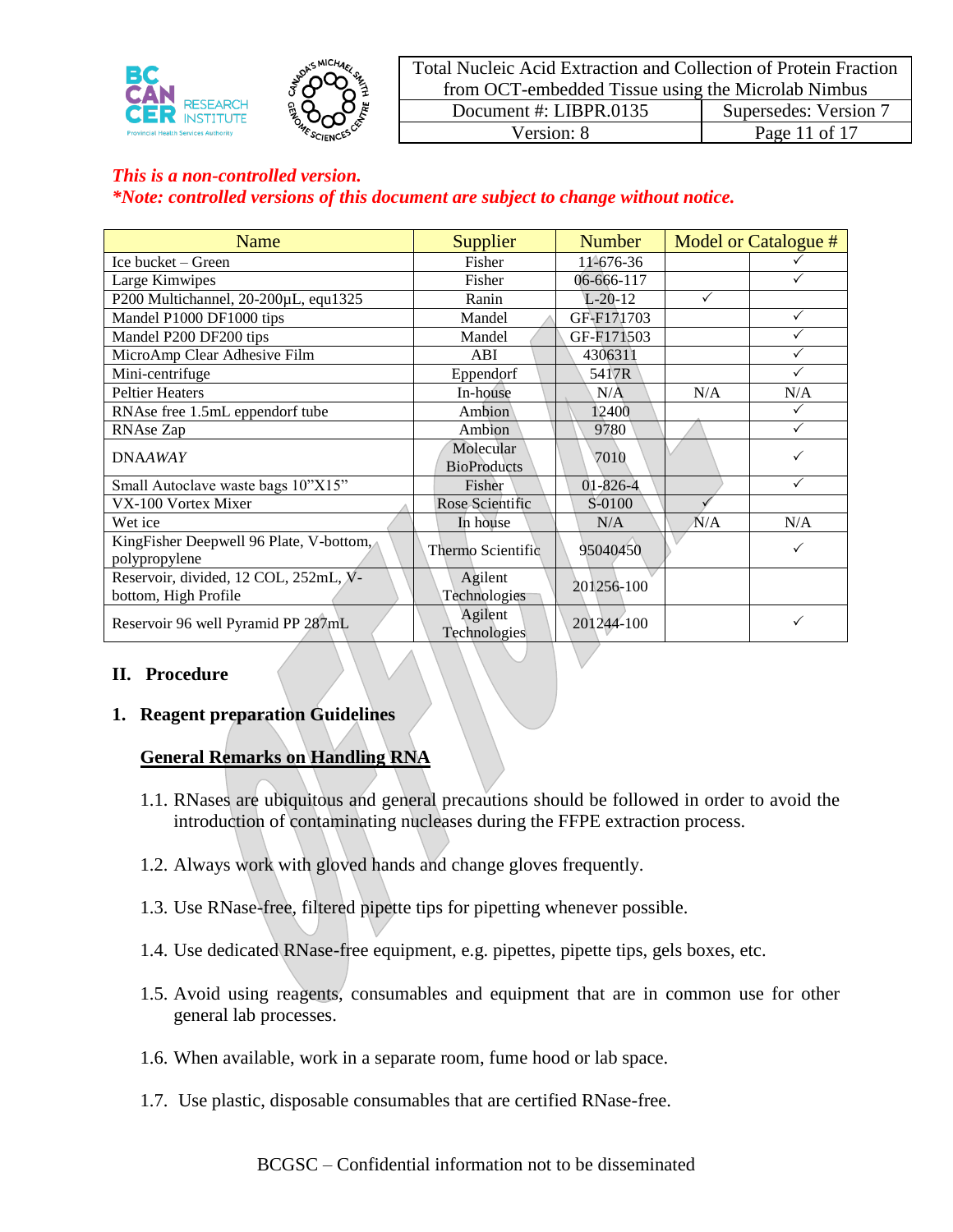

*\*Note: controlled versions of this document are subject to change without notice.*

- 1.8. Purchase reagents, such as commonly used buffers and water, that are certified RNase free. Prepare small individual aliquots of such buffers to avoid repeated transfer out of stock buffers. This lowers the risk of contaminating the stock solution.
- 1.9. Wipe down work surfaces with RNaseZap before starting.

### **2. Limitations**

This protocol has been optimized to process up to 4 sections of 50μm scrolls of OCTembedded tissue.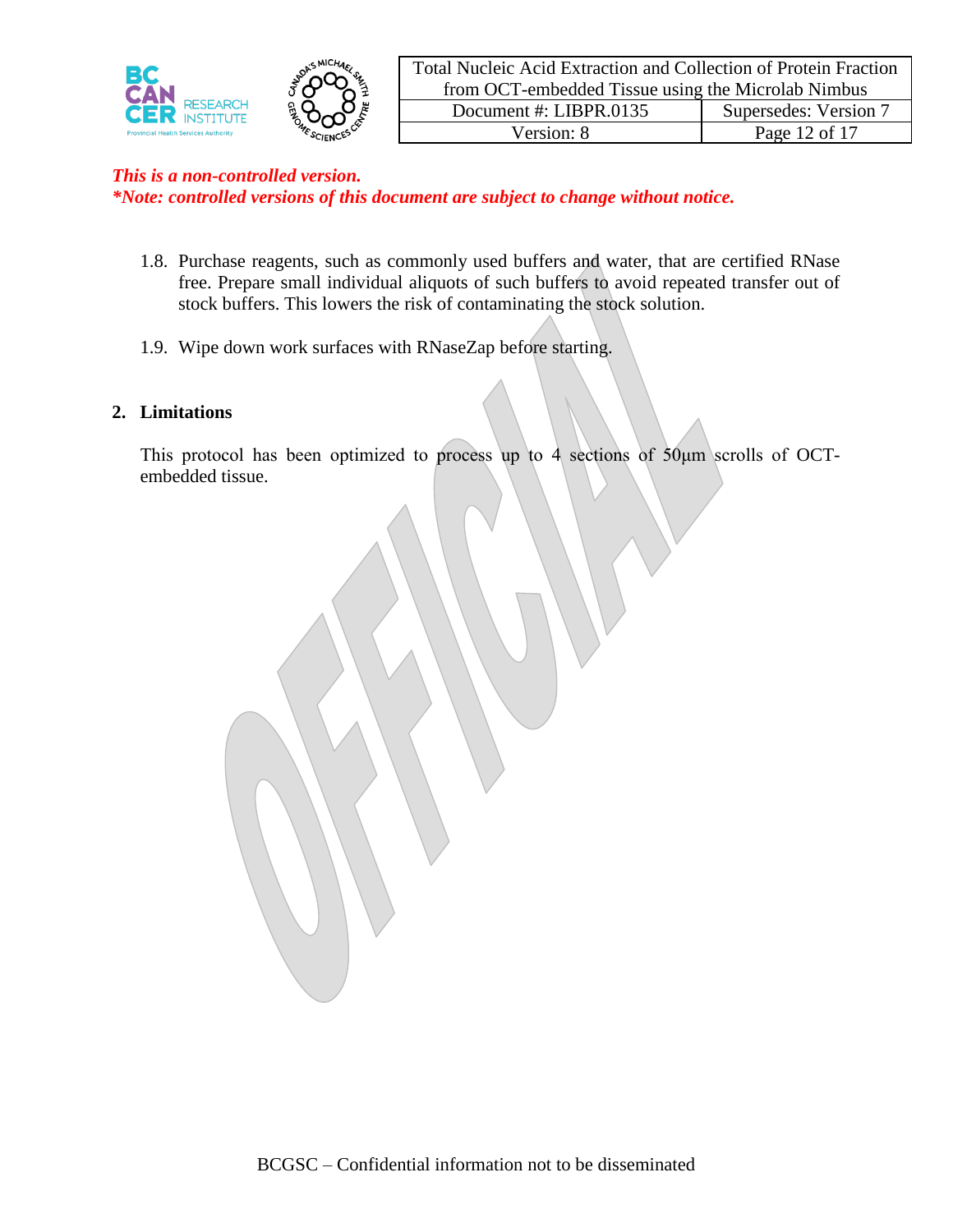

|                                                    | Total Nucleic Acid Extraction and Collection of Protein Fraction |                       |  |
|----------------------------------------------------|------------------------------------------------------------------|-----------------------|--|
| from OCT-embedded Tissue using the Microlab Nimbus |                                                                  |                       |  |
|                                                    | Document #: LIBPR.0135                                           | Supersedes: Version 7 |  |
| Version: 8                                         |                                                                  | Page 13 of 17         |  |

*\*Note: controlled versions of this document are subject to change without notice.*

### **3. Workflow**

Samples received in 2mL tubes and have been rocked O/N at room temp in RLT+/TCEP buffer.

Prepare Bind Buffer: 80uL beads + 320uL IPA per sample + 50uL dead vol/sample

Prepare Wash Buffer: Add 60mL IPA to one bottle of Part # A32645. Bring 70% EtOH to room temp

### **Total Nucleic Acid Extraction**

Transfer lysates from 2mL tubes to a 1.2mL plate (AB1127). Add spike-in

Add 400uL prepared Bind Buffer and mix 5x. Incubate at room temp 5min

Clear on magnet 6 min or until clear. Remove and reserve protein-rich supernatant if required

Remove beads from magnet. Add 800uL prepared Wash Buffer and pipette to mix  $10x$ 

Return to magnet for 5min to clear. Remove all wash buffer

Aspirate supernatant. On magnet, wash with 600uL 70% EtOH. Incubate on magnet 2min. Remove EtOH. Repeat 2x for 3 washes in total

Remove all EtOH. Dry 10min. Off magnet, add 40uL NF water. Pipette 10x to resuspend. Incubate 2min.

Clear on magnet 2min. Remove NAcontaining supernatant to storage plate or tubes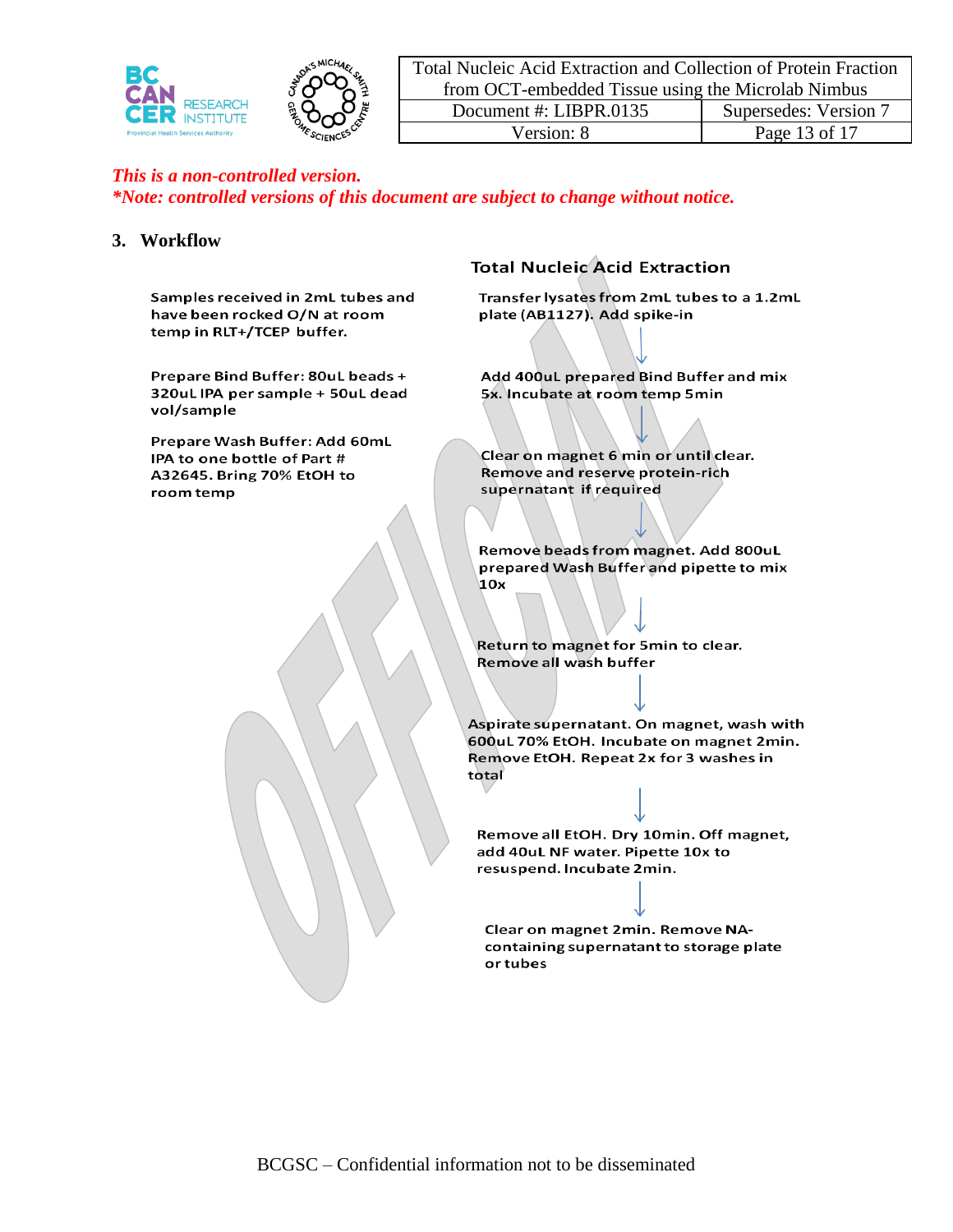

### **4. Buffy Coat and Whole Blood Samples submitted**

**Please follow the guidelines for working with biohazardous and infectious materials.**

- 4.1. Use 50 $\mu$ L buffy coat or whole blood and add 20 $\mu$ L of 20mg/mL Proetinase K in the biological safety cabinet.
- 4.2. Incubate for 30 minutes at 25°C in a Thermomixer. Be sure to parafilm the tube.
- 4.3. Add 330µL of Buffer RLTplus with TCEP and nutate for a minimum of 30 minutes.
- 4.4. Proceed to step 6.

### **5. Saliva Samples submitted**

**Please follow the guidelines for working with biohazardous and infectious materials.**

- 5.1. Mix tubes by inverting 10 times.
- 5.2. Transfer 420µL of the sample into a 2mL and parafilm the tube.
- 5.3. Be sure to add HelaS3 cell as control alongside.
- 5.4. Incubate for 2 hours at  $50^{\circ}$ C on Eppendorf Thermomixer.
- 5.5. Proceed to step 6.
- **6. Spike-in Addition to Samples**

**Please work in the fume hood. Even though the TCEP in the buffer is odourless, it is still harmful.**

**Work with a second person while adding spike-in and arranging your sample tubes to avoid errors.**

- 6.1. The OCT sections have been rocked overnight, buffy coat has been rocked for 30 minutes and saliva has been incubated for 2 hours at  $50^{\circ}$ C. Please take them off the nutator and give them a quick spin at 14000rpm for 2 minutes.
- 6.2. Arrange the 2mL tubes in an 8x12 tube rack in the orientation provided by your supervisor.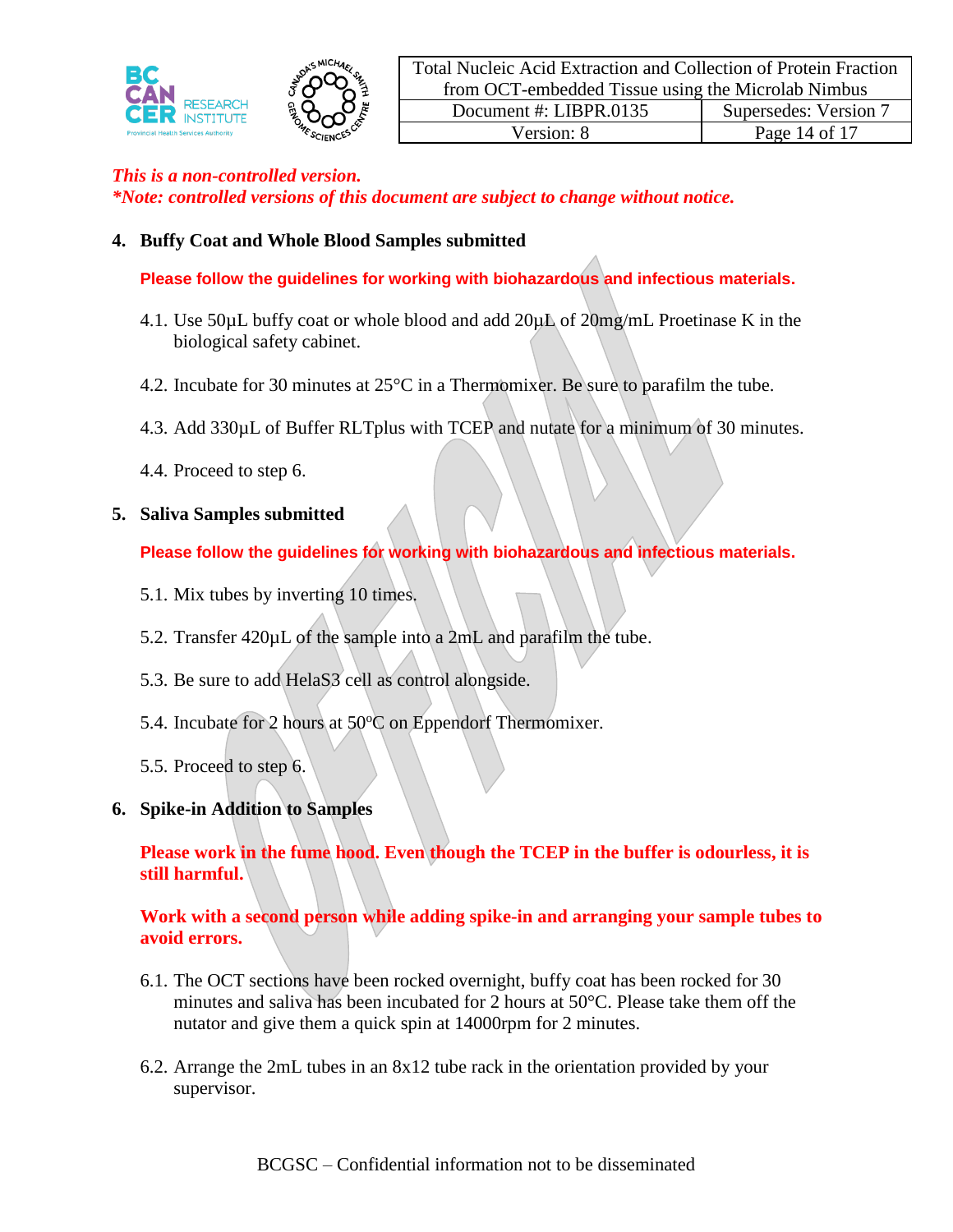

- 6.3. Thaw out the spike-in needed for the samples being extracted. Your supervisor will provide this information.
- 6.4. By referencing the plate layout provided, add spike-in to an AB1127 plate that corresponds to the samples to be arrayed into column 1.
- 6.5. Once the spike-in has been added, open the sample tubes that will be added to column 1. Use the Viaflow pipette to aspirate the samples and then dispense into column 1.
- 6.6. Continue in this way for the remaining samples: adding spike-in to a column first and then adding the sample to be extracted.

## **7. Extraction of Total Nucleic Acids**

- 7.1. Before beginning the extraction protocol:
	- 7.1.1. Prepare EvoPure RNA Bind Buffer following the calculator OCT Extraction on Nimbus Worksheet located in R:\Library Core\Work Sheets and Calculators\EvoPure Extractions on Nimbus. This buffer contains beads that will bind DNA and RNA molecules. Once the Total Nucleic Acids are purified, a DNase I step will be applied to a portion of the Total Nucleic Acids to purify the Total RNA.
	- 7.1.2. Dispense 450µL of the prepared EvoPure Bind Buffer into the required wells of a new AB1127 plate.
	- 7.1.3. Prepare the EvoPure RNA Wash I Buffer by adding 60mL of IPA to one bottle of Wash Buffer concentrate (Part # A32645, provided with the kit). Indicate on the bottle that the IPA has been added and record the date. Dispense 7mL per column into E & K deep 12 channel plate.
	- 7.1.4. Retrieve sufficient 70% EtOH from 4°C to warm to room temperature. You will need 1.9mL/sample dispensed into a MagMax Express Deep 96-well plate.
- 7.2. Shake the prepared EvoPure Bind Buffer immediately before dispensing into a v-bottom sterile solution basin. Using a Rainin 1200µL multi-channel pipettor, dispense 400µL into each sample and mix 5 times at 80% total volume.
- 7.3. Incubate at room temperature for 5 minutes.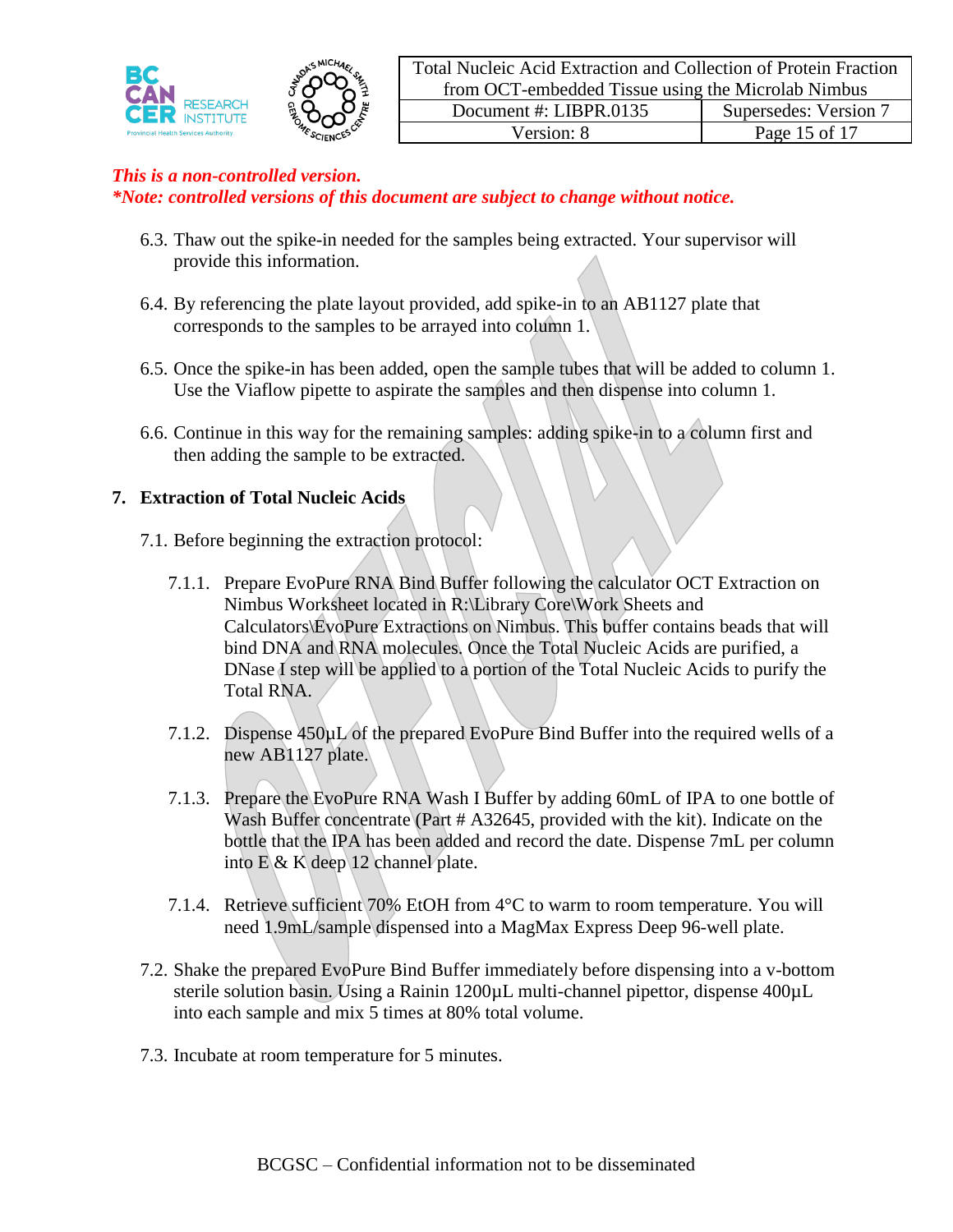

- 7.4. Place the sample plate onto a Magnum FLX strong magnet plate and incubate for 6 minutes or until the supernatant has cleared. The protein fraction is in the supernatant, the Total Nucleic Acids is bound to the beads on magnet.
- 7.5. Using the multi-channel pipettor, remove the protein-rich supernatant from the beads and reserve it if required. Store the protein fraction on ice, covered, until the next incubation step is running. During the incubation, move the protein plate to the  $-80^{\circ}$ C freezer for storage.
- 7.6. Remove the sample plate from the magnet. Add  $800\mu L$  of EvoPure RNA Wash I Buffer to each sample and pipette 10 times at 80% total volume to mix thoroughly.
- 7.7. Return the plate to the magnet for 5 minutes to clear. Remove the wash buffer.
- 7.8. Dispense 70% EtOH into a fresh v-bottomed sterile solution basin. With the plate on the magnet, add 600µL of 70% EtOH to each sample. Allow beads to resettle for 2 minutes. Remove all EtOH.
- 7.9. Repeat the EtOH wash 2 additional times, for a total of 3 EtOH washes.
- 7.10. With the plate on magnet, allow to dry for 10 minutes. During the incubation, dispense Ultrapure water into a fresh low profile plate. Remove the plate from the magnet and add  $40\mu$ L of nuclease-free dH<sub>2</sub>O. Pipette 10 times to mix thoroughly. Allow to elute for 2 minutes.
- 7.11. Move the plate back onto the magnet for 2 minutes. Remove the supernatant (containing the total nucleic acids) to an AB1000, the final destination plate. Label the plate with the tra and the date. Store at 4°C. Follow the LIMS protocol in the automated version of the protocol.

# **8. QC of Extracted Samples using Qubit**

## **To avoid bead transfer during pooling or QC, put the sample plate on a magnet whenever taking aliquots.**

- 8.1. After extraction, pool the same samples wells together. Have a second person watch this step.
- 8.2. Qubit the pooled sample as "neat" and a 1/5 dilution. Refer to LIBPR.0153 "Quantifying  $DNA$  Samples Using the Qubit<sup>TM</sup> 4 Fluorometer".